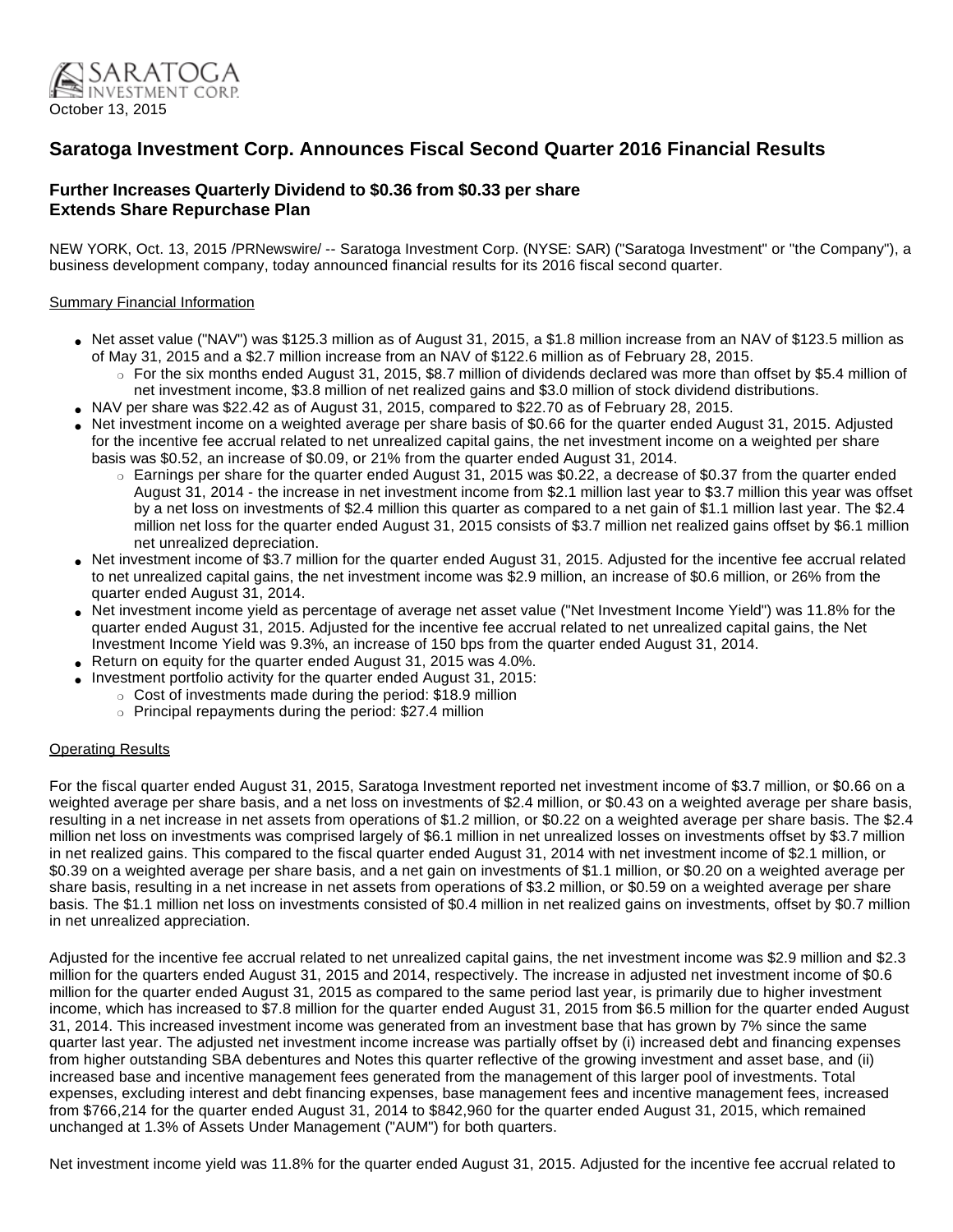net unrealized capital gains, the net investment income yield was 9.3% for the quarter ended August 31, 2015. Return on equity was 4.0% for the same quarter.

Net investment income yield was 7.2% for the quarter ended August 31, 2014. Adjusted for the incentive fee accrual related to net unrealized capital gains, the net investment income yield was 7.8% for the quarter ended August 31, 2014.

NAV was \$125.3 million as of August 31, 2015, a \$2.7 million increase from an NAV of \$122.6 million as of February 28, 2015. During this period, \$8.7 million of dividends declared was more than offset by \$5.4 million of net investment income, \$3.8 million of net realized gains and \$3.0 million of stock dividend distributions. NAV per share was \$22.42 as of August 31, 2015, compared to \$22.70 as of February 28, 2015. During these six months, NAV per share decreased by \$0.28 per share, primarily reflecting the \$2.7 million, or \$0.50 per share increase in net assets (net of the \$1.60 dividend paid during fiscal year 2016), offset by the dilutive impact of the 186,585 shares issued pursuant to the dividend reinvestment plan.

"During this quarter, we continued to make important gains towards our strategic and financial goals," said Christian L. Oberbeck, Chairman and Chief Executive Officer of Saratoga Investment. "Our absolute net asset value continued to grow and we generated strong quarterly results, despite a minor contraction in assets under management stemming from an unusual concentration of redemptions in the quarter. Our continued progress is also reflected in our adjusted net investment income per share and yield of \$0.52 per share and 9.3% this quarter, respectively. We remain committed to our dividend policy and continued to increase our regular quarterly cash dividend to \$0.36 per share, representing a doubling of our quarterly cash dividend over the past twelve months."

Michael J. Grisius, President and Chief Investment Officer, added, "During the second fiscal quarter 2016, we continued to exercise prudent investment judgment and disciplined capital deployment in spite of difficult market conditions and significant redemptions seen across the industry. Our portfolio credit quality remained high, with 97.4% of our interest-bearing portfolio now holding our highest credit quality rating and our debt-to-EBITDA multiples persisting at levels well below market averages. We continue to devote substantial resources towards direct origination and have a strong pipeline of new investments on the horizon."

#### Portfolio and Investment Activity

As of August 31, 2015, the fair value of Saratoga Investment's portfolio was \$252.2 million (excluding \$12.1 million in cash and cash equivalents), principally invested in 32 portfolio companies and one collateralized loan obligation fund ("CLO"). The overall portfolio composition consisted of 62.1% of first lien term loans, 16.7% of second lien term loans, 0.1% of unsecured notes, 6.6% of subordinated notes in a CLO, 6.6% of syndicated loans, and 7.9% of common equity.

For the fiscal quarter ended August 31, 2015, Saratoga Investment invested \$18.9 million in new or existing portfolio companies and had \$27.4 million in aggregate amount of exits and repayments, resulting in net exits and repayments of \$8.5 million for the quarter.

The weighted average current yield on Saratoga Investment's portfolio for the twelve months ended August 31, 2015 was 12.6%, which was comprised of a weighted average current yield of 11.1% on first lien term loans, 10.4% on second lien term loans, 10.0% on unsecured notes, 37.8% on CLO subordinated notes, and 7.0% on syndicated loans.

#### Liquidity and Capital Resources

As of August 31, 2015, Saratoga Investment had \$2.0 million in outstanding borrowings under its \$45 million senior secured revolving credit facility with Madison Capital Funding LLC. At the same time, Saratoga Investment had \$79.0 million outstanding of SBA debentures, \$57.2 million of Baby Bonds (fair value of \$57.5 million) and an aggregate of \$12.1 million in cash and cash equivalents.

With the \$43.0 million credit facility and the \$71.0 million additional borrowing capacity at the SBIC subsidiary, as well as the \$12.1 million of cash and cash equivalents, Saratoga Investment has a total of \$126.1 million of undrawn borrowing capacity and cash and cash equivalents available as of August 31, 2015.

Effective May 29, 2015, the Company entered into a Debt Distribution Agreement with Ladenburg Thalmann & Co. through which the Company may offer for sale, from time to time, up to \$20 million in aggregate principal amount of Baby Bonds through an Atthe-Market ("ATM") offering. As of August 31, 2015, the Company sold 357,807 bonds with a principal of \$8,945,175 at an average price of \$25.36 for aggregate net proceeds of \$8,890,953 (net of transaction costs).

#### Share Repurchase Plan

During the previous fiscal year, the Company announced the approval of an open market share repurchase plan that allows it to repurchase up to 200,000 shares of its common stock at prices below its NAV as reported in its then most recently published financial statements. This share repurchase plan has been extended for another year, and increased to 400,000 shares. During this quarter and as part of this formal plan and its existing terms, the Company repurchased 2,500 shares.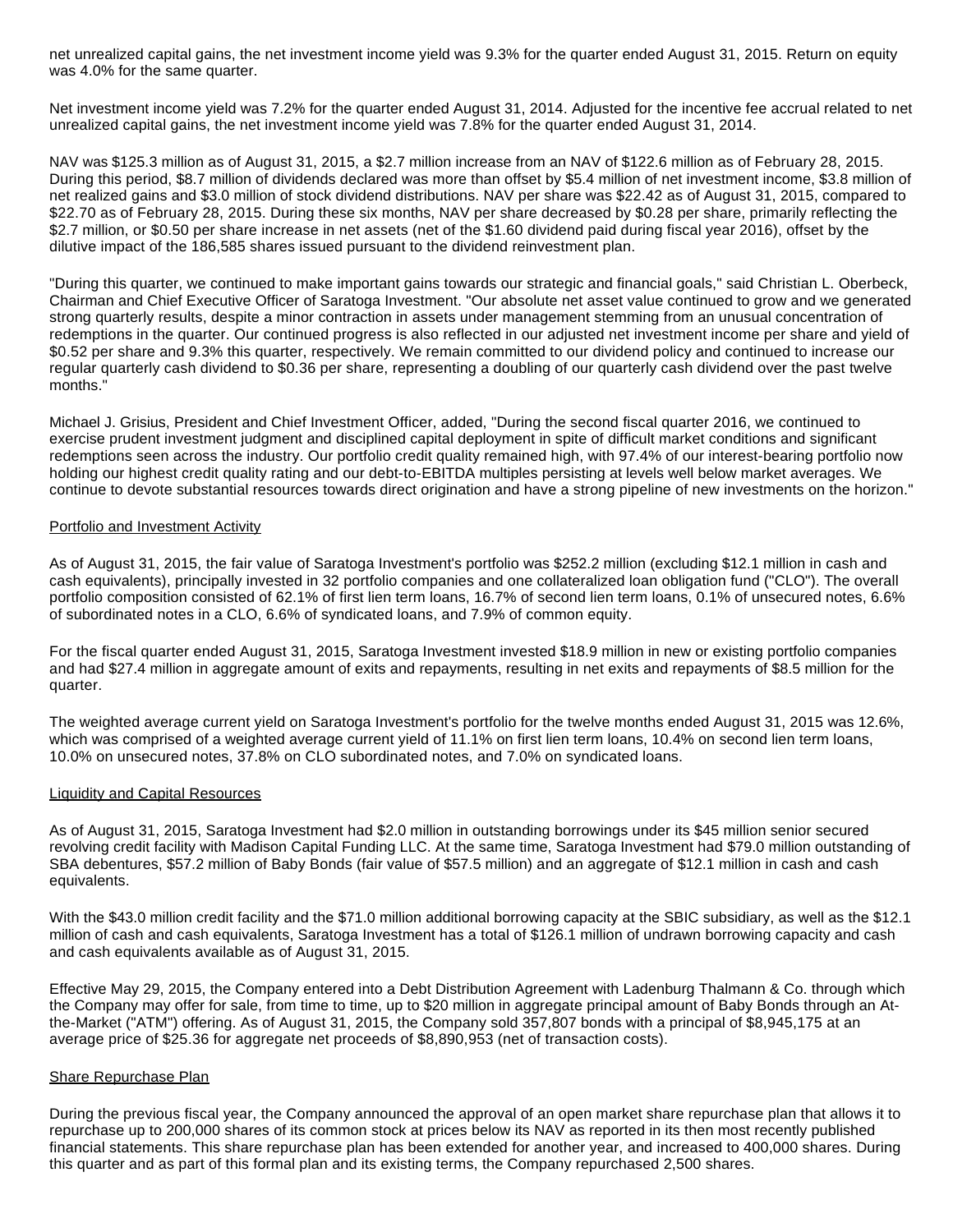# Dividend

During fiscal year 2015, Saratoga Investment announced the decision made by its Board of Directors to adopt a new dividend policy to pay a regular quarterly cash dividend to shareholders. Since then, the Company has paid quarterly dividends of \$0.18 per share for the quarter ended August 31, 2014, \$0.22 per share for the quarter ended November 30, 2014, \$0.27 per share for the quarter ended February 28, 2015, \$0.33 per share for the quarter ended May 31, 2015, and a special dividend of \$1.00 per share in the first quarter of fiscal year 2016.

On October 7, 2015, Saratoga Investment's Board of Directors declared a dividend to shareholders of \$0.36 per share for the quarter ended August 31, 2015, payable on November 30, 2015 to all stockholders of record at the close of business on November 2, 2015. Shareholders have the option to receive payment of the dividend in cash, or receive shares of common stock pursuant to the Company's dividend reinvestment plan ("DRIP"), which Saratoga Investment adopted in conjunction with the new dividend policy, and provides for the reinvestment of dividends on behalf of its stockholders.

Saratoga Investment shareholders who hold their shares with a broker must affirmatively instruct their brokers prior to the record date if they prefer to receive this dividend and future dividends in common stock. The number of shares of Common Stock to be delivered shall be determined by dividing the total dollar amount by 95% of the average of the market prices per share at the close of trading on the ten (10) trading days immediately preceding (and including) the payment date.

#### 2016 Fiscal Second Quarter Conference Call/Webcast Information

**When:** Wednesday, October 14, 2015, 10:00 a.m. Eastern Time (ET)

- **Call:** Interested parties may participate by dialing (877) 312-9208 (U.S. and Canada) or (678) 224-7872 (outside U.S. and Canada). A replay of the call will be available from 1:00 p.m. ET on Wednesday, October 14, 2015 through 11:59 p.m. ET on Wednesday, October 21, 2015 by dialing (855) 859-2056 (U.S. and Canada) or (404) 537-3406 (outside U.S. and Canada), passcode for both replay numbers: 48340801.
- Webcast: Interested parties may access a simultaneous webcast of the call and find the Q2 2016 presentation by going to the "Events & Presentations" section of Saratoga Investment's investor relations website, <http://www.saratogainvestmentcorp.com/investor.html>

#### About Saratoga Investment Corp.

Saratoga Investment Corp. is a specialty finance company that provides customized financing solutions to U.S. middle-market businesses. The Company invests primarily in mezzanine debt, senior and unitranche leveraged loans and, to a lesser extent, equity to provide financing for change of ownership transactions, strategic acquisitions, recapitalizations and growth initiatives in partnership with business owners, management teams and financial sponsors. Saratoga Investment Corp.'s objective is to create attractive risk-adjusted returns by generating current income and long-term capital appreciation from its debt and equity investments. Saratoga Investment Corp. has elected to be regulated as a business development company ("BDC") under the Investment Company Act of 1940 and is externally-managed by Saratoga Investment Advisors, LLC, an SEC-registered investment advisor focusing on credit-driven strategies. Saratoga Investment Corp. owns an SBIC-licensed subsidiary and manages a \$300 million Collateralized Loan Obligation (CLO) fund. It also owns 100% of the subordinated notes of the CLO. These diverse funding sources, combined with a permanent capital base, enable Saratoga Investment Corp. to provide a broad range of financing solutions.

#### Forward Looking Statements

This press release contains certain forward-looking statements. These forward-looking statements are subject to risks and uncertainties and other factors enumerated in this press release and the filings Saratoga Investment Corp. makes with the SEC. Saratoga Investment Corp. undertakes no obligation to publicly update or revise any forward-looking statements, whether as a result of new information, future events or otherwise.

#### Financials

#### **Saratoga Investment Corp.**

#### **Consolidated Statements of Assets and Liabilities**

| As of           |             |                   |             |
|-----------------|-------------|-------------------|-------------|
| August 31, 2015 |             | February 28, 2015 |             |
|                 | (unaudited) |                   |             |
|                 |             |                   |             |
|                 |             |                   |             |
| \$              | 235,430,731 |                   | 223.506.589 |
|                 | 16,754,160  |                   | 17,031,146  |
|                 | 252,184,891 |                   | 240,537,735 |
|                 |             |                   |             |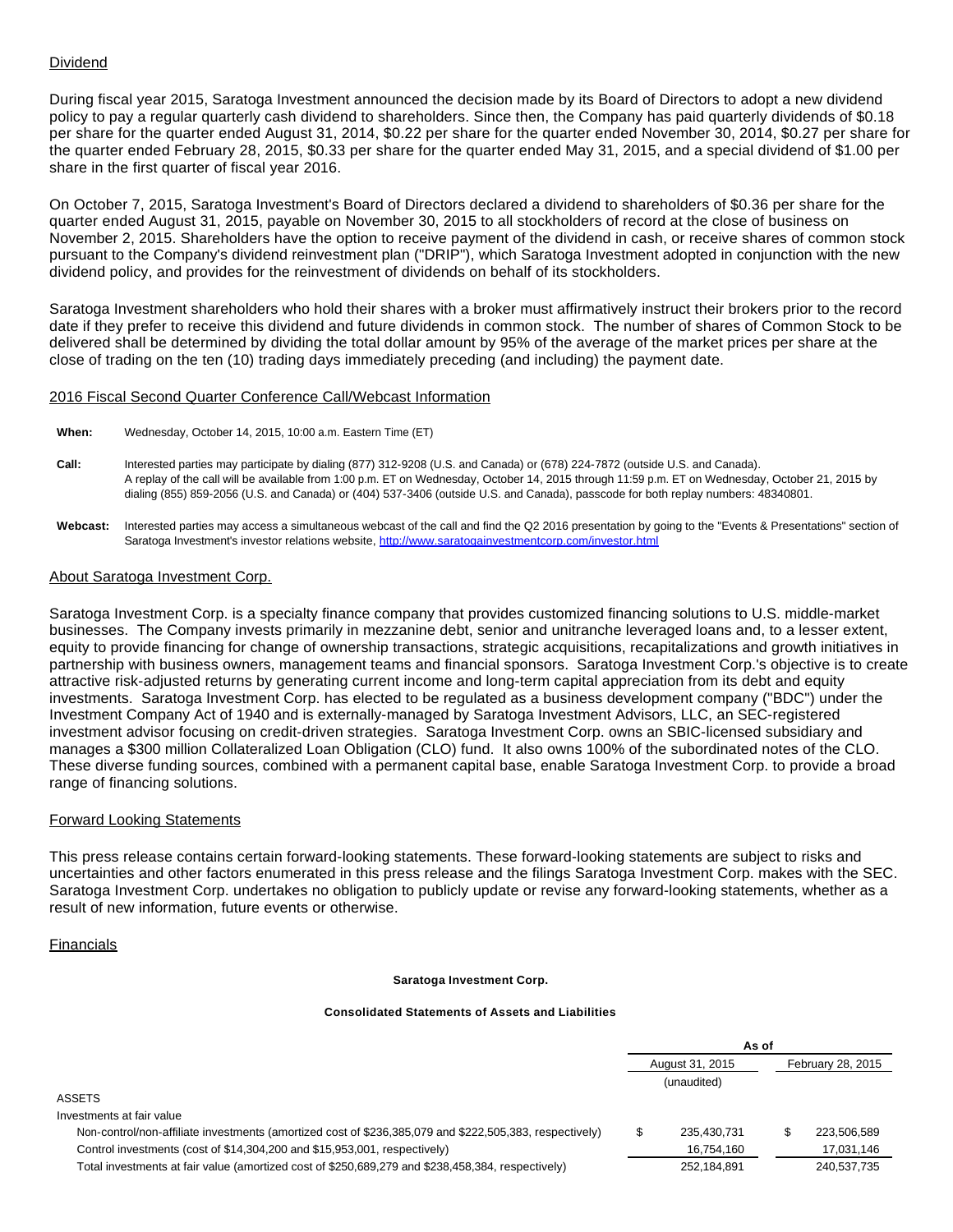| Cash and cash equivalents                                                              | 504,283           | 1,888,158         |
|----------------------------------------------------------------------------------------|-------------------|-------------------|
| Cash and cash equivalents, reserve accounts                                            | 12,089,017        | 18,175,214        |
| Interest receivable, (net of reserve of \$393,447 and \$309,498, respectively)         | 2,689,454         | 2,469,398         |
| Management fee receivable                                                              | 174,432           | 171,913           |
| Other assets                                                                           | 571,358           | 317,637           |
| Receivable from unsettled trades                                                       | 100,000           |                   |
| Total assets                                                                           | \$<br>268,313,435 | \$<br>263,560,055 |
| <b>LIABILITIES</b>                                                                     |                   |                   |
| Revolving credit facility                                                              | \$<br>2,000,000   | \$<br>9,600,000   |
| Deferred debt financing costs, revolving credit facility                               | (555, 160)        | (594, 845)        |
| SBA debentures payable                                                                 | 79,000,000        | 79,000,000        |
| Deferred debt financing costs, SBA debentures payable                                  | (2, 122, 413)     | (2,340,894)       |
| Notes payable                                                                          | 57,245,175        | 48,300,000        |
| Deferred debt financing costs, notes payable                                           | (1,752,164)       | (1, 847, 564)     |
| Dividend payable                                                                       | 731,440           | 402,200           |
| Base management and incentive fees payable                                             | 6,037,226         | 5,835,941         |
| Accounts payable and accrued expenses                                                  | 572,960           | 835,189           |
| Interest and debt fees payable                                                         | 1,545,272         | 1,405,466         |
| Due to manager                                                                         | 352,679           | 365,820           |
| <b>Total liabilities</b>                                                               | \$<br>143,055,015 | \$<br>140,961,313 |
| Commitments and contingencies                                                          |                   |                   |
| <b>NET ASSETS</b>                                                                      |                   |                   |
| Common stock, par value \$.001, 100,000,000 common shares                              |                   |                   |
| authorized, 5,586,254 and 5,401,899 common shares issued and outstanding, respectively | \$<br>5,586       | \$<br>5,402       |
| Capital in excess of par value                                                         | 187,648,418       | 184,877,680       |
| Distribution in excess of net investment income                                        | (27, 216, 301)    | (23,905,603)      |
| Accumulated net realized loss from investments and derivatives                         | (36,674,895)      | (40, 458, 088)    |
| Accumulated net unrealized appreciation on investments                                 | 1,495,612         | 2,079,351         |
| Total net assets                                                                       | 125,258,420       | 122,598,742       |
| Total liabilities and net assets                                                       | \$<br>268,313,435 | \$<br>263,560,055 |
| NET ASSET VALUE PER SHARE                                                              | \$<br>22.42       | \$<br>22.70       |
| See accompanying notes to consolidated financial statements in Form 10-Q               |                   |                   |
| Asset Coverage Ratio                                                                   | 311.4%            | 311.7%            |
|                                                                                        |                   |                   |

# **Saratoga Investment Corp.**

# **(unaudited)**

|                                                                            | For the three months ended<br>August 31 |      |           |  |
|----------------------------------------------------------------------------|-----------------------------------------|------|-----------|--|
|                                                                            | 2015                                    | 2014 |           |  |
| <b>INVESTMENT INCOME</b>                                                   |                                         |      |           |  |
| Interest from investments                                                  |                                         |      |           |  |
| Non-control/Non-affiliate investments                                      | \$<br>5,877,682                         | \$   | 5,047,571 |  |
| Payment-in-kind interest income from Non-control/Non-affiliate investments | 262,991                                 |      | 329,614   |  |
| Control investments                                                        | 678,706                                 |      | 660,031   |  |
| Total interest income                                                      | 6,819,379                               |      | 6,037,216 |  |
| Interest from cash and cash equivalents                                    | 731                                     |      | 1,120     |  |
| Management fee income                                                      | 373,152                                 |      | 375,459   |  |
| Other income                                                               | 565,055                                 |      | 61,495    |  |
| Total investment income                                                    | 7,758,317                               |      | 6,475,290 |  |
| <b>EXPENSES</b>                                                            |                                         |      |           |  |
| Interest and debt financing expenses                                       | 2,147,976                               |      | 1,809,516 |  |
| Base management fees                                                       | 1,151,236                               |      | 1,037,186 |  |

Professional fees 349,533 275,933 Administrator expenses 275,000 250,000 250,000

**Consolidated Statements of Operations**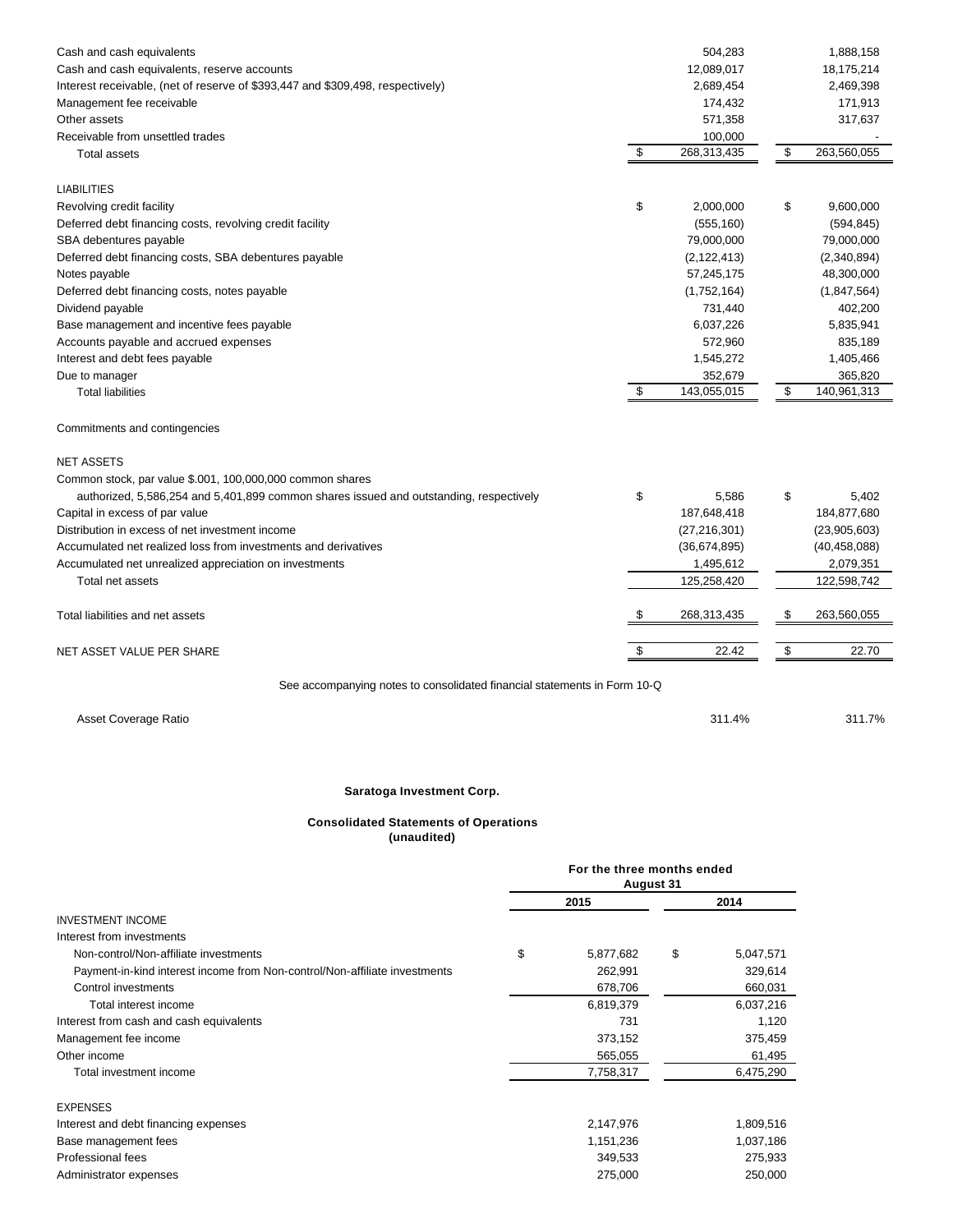| Incentive management fees                                      | (41, 279)     | 768,878    |
|----------------------------------------------------------------|---------------|------------|
| Insurance                                                      | 87,316        | 84,127     |
| Directors fees and expenses                                    | 51,000        | 55,586     |
| General & administrative                                       | 203,449       | 100,568    |
| Excise tax expense (credit)                                    | (123, 338)    |            |
| Total expenses                                                 | 4,100,893     | 4,381,794  |
| NET INVESTMENT INCOME                                          | 3,657,424     | 2,093,496  |
| REALIZED AND UNREALIZED GAIN (LOSS) ON INVESTMENTS:            |               |            |
| Net realized gain from investments                             | 3,709,947     | 360,161    |
| Net unrealized appreciation/(depreciation) on investments      | (6, 124, 708) | 703,506    |
| Net gain/(loss) on investments                                 | (2,414,761)   | 1,063,667  |
| NET INCREASE IN NET ASSETS RESULTING FROM OPERATIONS           | 1,242,663     | 3,157,163  |
| WEIGHTED AVERAGE - BASIC AND DILUTED EARNINGS PER COMMON SHARE | \$<br>0.22    | \$<br>0.59 |
| WEIGHTED AVERAGE COMMON STOCK OUTSTANDING - BASIC AND DILUTED  | 5,583,795     | 5,379,616  |

## **Saratoga Investment Corp.**

#### **Consolidated Statements of Operations (unaudited)**

|                                                                            | For the six months ended<br><b>August 31</b> |            |    |            |
|----------------------------------------------------------------------------|----------------------------------------------|------------|----|------------|
|                                                                            |                                              | 2015       |    | 2014       |
| <b>INVESTMENT INCOME</b>                                                   |                                              |            |    |            |
| Interest from investments                                                  |                                              |            |    |            |
| Non-control/Non-affiliate investments                                      | \$                                           | 11,526,661 | \$ | 9,755,465  |
| Payment-in-kind interest income from Non-control/Non-affiliate investments |                                              | 954,143    |    | 582,542    |
| Control investments                                                        |                                              | 1,269,696  |    | 1,301,369  |
| Total interest income                                                      |                                              | 13,750,500 |    | 11,639,376 |
| Interest from cash and cash equivalents                                    |                                              | 1,467      |    | 1,714      |
| Management fee income                                                      |                                              | 751,898    |    | 767,493    |
| Other income                                                               |                                              | 815,619    |    | 210,830    |
| Total investment income                                                    |                                              | 15,319,484 |    | 12,619,413 |
| <b>EXPENSES</b>                                                            |                                              |            |    |            |
| Interest and debt financing expenses                                       |                                              | 4,111,841  |    | 3,597,103  |
| Base management fees                                                       |                                              | 2,275,334  |    | 2,005,665  |
| Professional fees                                                          |                                              | 682,977    |    | 711,307    |
| Administrator expenses                                                     |                                              | 525,000    |    | 500,000    |
| Incentive management fees                                                  |                                              | 1,756,554  |    | 1,147,367  |
| Insurance                                                                  |                                              | 174,633    |    | 168,614    |
| Directors fees and expenses                                                |                                              | 102,000    |    | 108,761    |
| General & administrative                                                   |                                              | 386,369    |    | 224,194    |
| Excise tax expense (credit)                                                |                                              | (123, 338) |    |            |
| <b>Total expenses</b>                                                      |                                              | 9,891,370  |    | 8,463,011  |
| NET INVESTMENT INCOME                                                      |                                              | 5,428,114  |    | 4,156,402  |
| REALIZED AND UNREALIZED GAIN (LOSS) ON INVESTMENTS:                        |                                              |            |    |            |
| Net realized gain from investments                                         |                                              | 3,783,193  |    | 441,841    |
| Net unrealized appreciation/(depreciation) on investments                  |                                              | (583, 739) |    | 318,809    |
| Net gain/(loss) on investments                                             |                                              | 3,199,454  |    | 760,650    |
| NET INCREASE IN NET ASSETS RESULTING FROM OPERATIONS                       | S                                            | 8,627,568  | \$ | 4,917,052  |
| WEIGHTED AVERAGE - BASIC AND DILUTED EARNINGS PER COMMON SHARE             | \$                                           | 1.57       | \$ | 0.91       |
| WEIGHTED AVERAGE COMMON STOCK OUTSTANDING - BASIC AND DILUTED              |                                              | 5,492,491  |    | 5,379,616  |